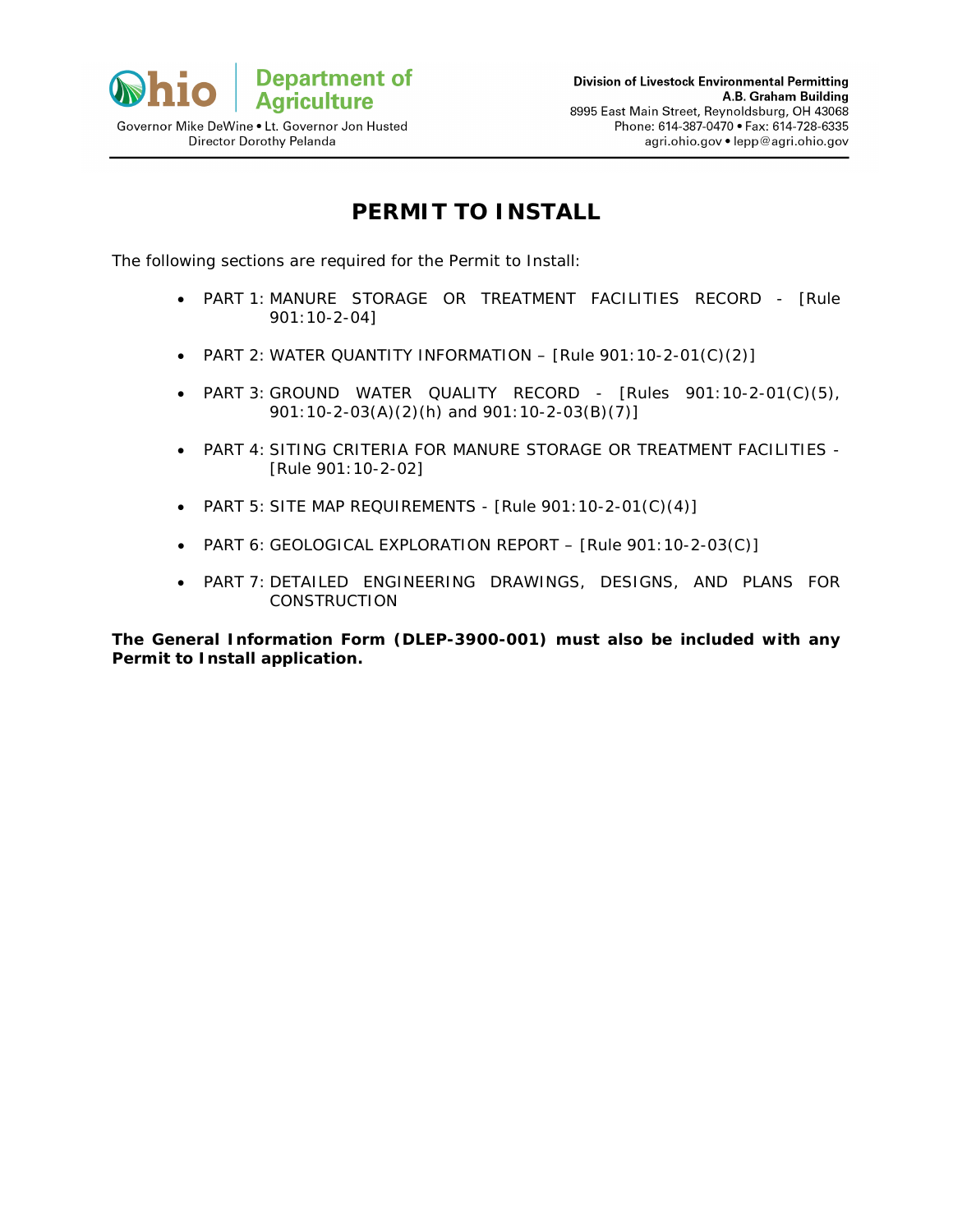## **MANURE STORAGE OR TREATMENT FACILITIES RECORD**

Complete the chart below for all the manure storage or treatment facilities, both existing and proposed, that are, or are planned, to be located at the facility.

#### **INSTRUCTIONS**

Please see Rule 901:10-1-01 for the definitions of "manure storage or treatment facility," "fabricated structure," "manure storage pond," and "manure treatment lagoon." Fabricated structures, manure storage ponds, and manure treatment lagoons are specific types of manure storage or treatment facilities.

- A. **Structure ID:** Provide the manure storage structure identification that is, or will be utilized by the facility for each manure storage or treatment facility. (i.e.: Deep Pit  $#1$ , North Pond, etc.)
- B. **Existing or Proposed:** State whether the manure storage or treatment facility is existing or is proposed as part of the application.
- C. **Type of Structure:** Provide a brief description of the structure and identify whether it is a fabricated or earthen structure.
- D. **Total Manure Storage Volume:** Provide the Total Manure Storage Volume in gallons for liquid systems or cubic feet for solid systems. This volume shall be to the maximum operating level, which is the total depth minus the freeboard (which should include the rainfall and runoff from design storm event – See H. Below).
- E. **Minimum Treatment Volume:** Only for manure treatment lagoons Provide in gallons.
- F. **Dimensions of Storage Structure:** Provide overall dimensions of the structure. For ponds/lagoons, provide dimensions at the maximum operating level.
- G. **Days of Storage:** Days of storage provided to the facility by the structure.
- H. **Freeboard**

Liquid Manure

Manure storage ponds and manure treatment lagoons: 12" plus direct precipitation and runoff from a 100-year, 24-hour storm from any contributing drainage areas.

Fabricated structures: 6" plus direct precipitation and runoff from a 100-year, 24-hour storm from any contributing drainage areas.

#### Solid Manure

Fabricated structures receiving rainfall: 6" plus direct precipitation and runoff from a 100-year, 24-hour storm from any contributing drainage areas.

Fabricated structures not receiving rainfall: N/A

Provide a detailed calculation sheet that shows annual manure produced, total manure storage volume, days of storage provided and calculation for freeboard required (if necessary) for each manure storage or treatment facility listed in the following chart.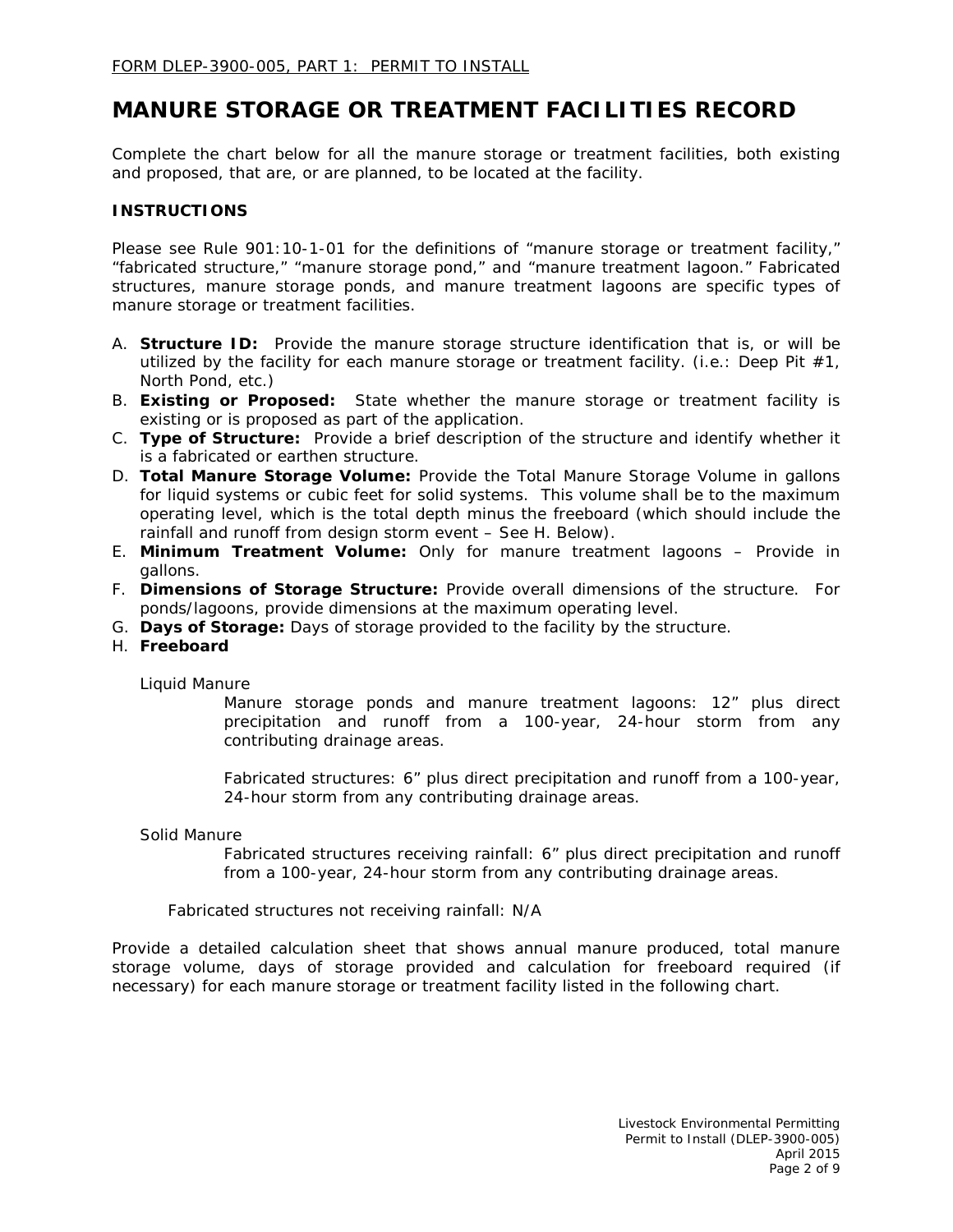# **MANURE STORAGE OR TREATMENT FACILITIES RECORD**

| A.           | <b>B.</b>                                                 | $\mathbf{C}.$                                   | D.                                   | E.                                    | F.                                    | $\overline{G}$ .              | H.        |
|--------------|-----------------------------------------------------------|-------------------------------------------------|--------------------------------------|---------------------------------------|---------------------------------------|-------------------------------|-----------|
| Structure ID | <b>Existing</b><br>$\mathop{\sf or}\nolimits$<br>Proposed | Type of Structure<br>(Fabricated or<br>Earthen) | Total<br>Manure<br>Storage<br>Volume | Minimum<br><b>Treatment</b><br>Volume | Dimensions of<br>Storage<br>Structure | Storage<br>Provided<br>(Days) | Freeboard |
|              |                                                           |                                                 |                                      |                                       |                                       |                               |           |
|              |                                                           |                                                 |                                      |                                       |                                       |                               |           |
|              |                                                           |                                                 |                                      |                                       |                                       |                               |           |
|              |                                                           |                                                 |                                      |                                       |                                       |                               |           |
|              |                                                           |                                                 |                                      |                                       |                                       |                               |           |
|              |                                                           |                                                 |                                      |                                       |                                       |                               |           |
|              |                                                           |                                                 |                                      |                                       |                                       |                               |           |
|              |                                                           |                                                 |                                      |                                       |                                       |                               |           |
|              |                                                           |                                                 |                                      |                                       |                                       |                               |           |
|              |                                                           |                                                 |                                      |                                       |                                       |                               |           |
|              |                                                           |                                                 |                                      |                                       |                                       |                               |           |
|              |                                                           |                                                 |                                      |                                       |                                       |                               |           |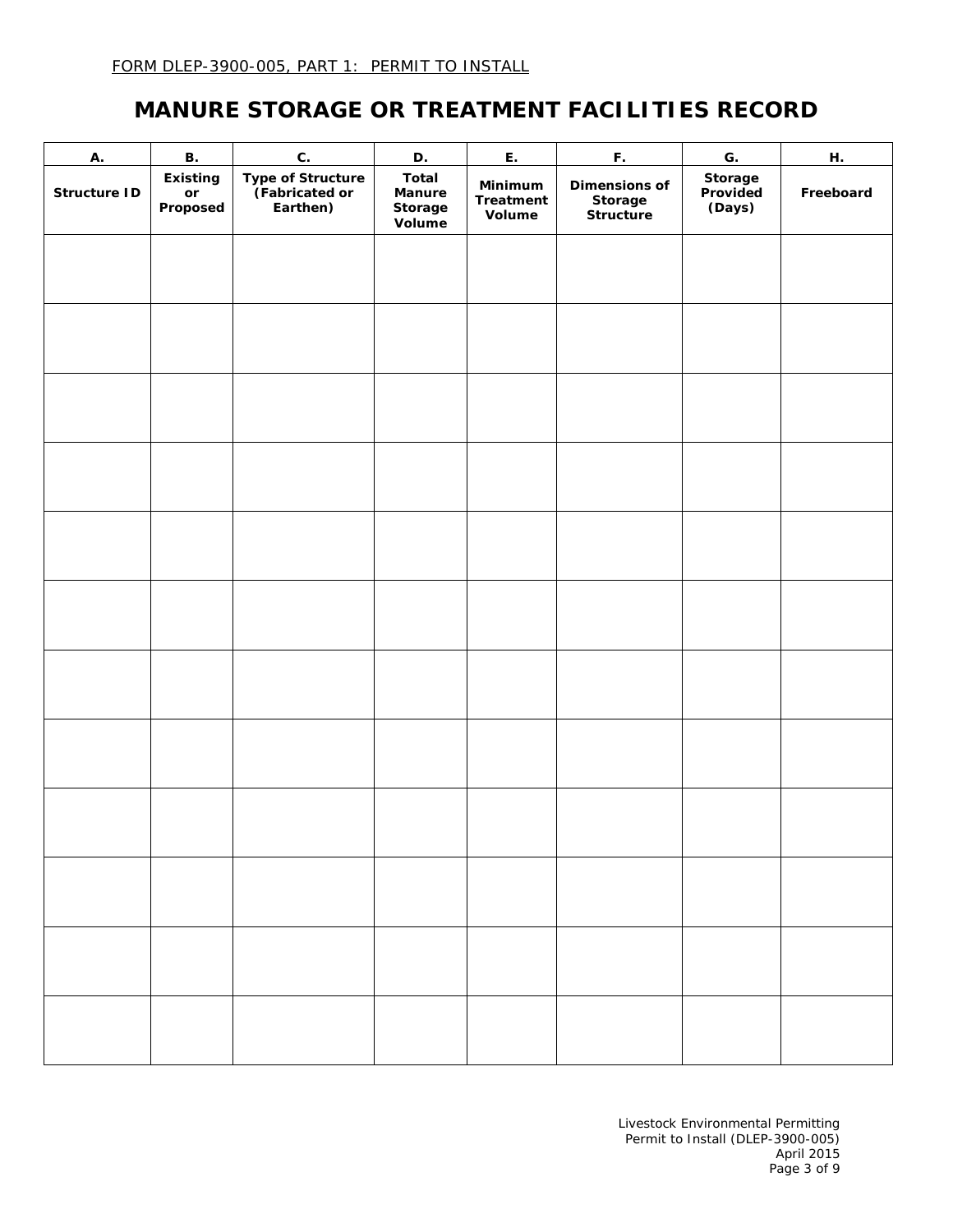## **WATER QUANTITY INFORMATION**

- 1. How much water will the facility utilize on an average daily basis:
- 2. Please include with this application a detailed description and calculations on determining the water usage above. Include any references used in determining the estimate.

3. What is the source(s) of the water:

FORM DLEP-3900-005, PART 3: PERMIT TO INSTALL

# **GROUND WATER QUALITY RECORD**

Ground water sampling for Total Coliform Bacteria and Nitrate (within 1 year). Provide a copy of the lab results):

- 1. Date Conducted:
- 2. Results

Total Coliform (positive/negative):

Nitrate (mg/l):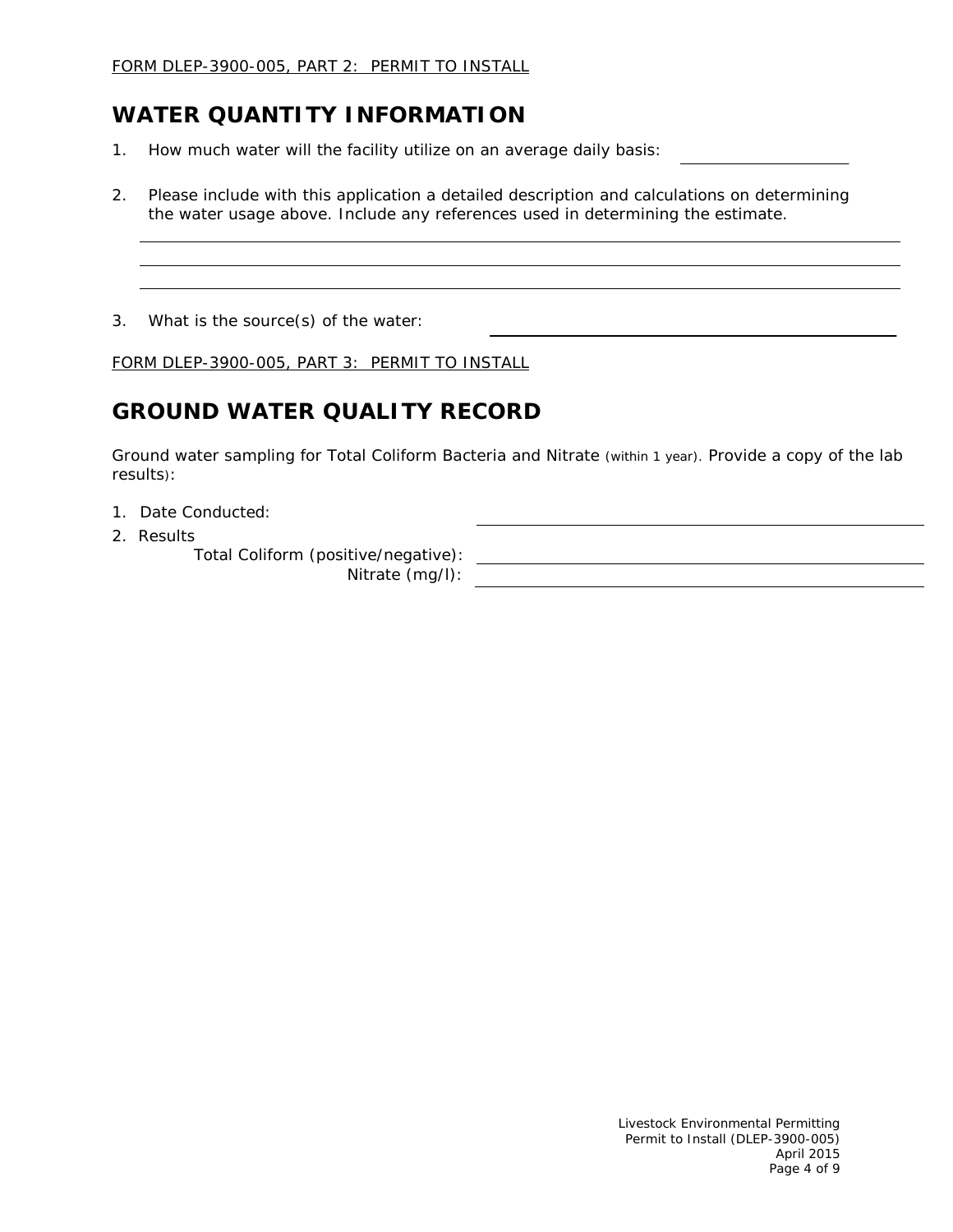## **SITING CRITERIA FOR MANURE STORAGE OR TREATMENT FACILITIES**

1. Is the production area located wholly or partially in a 100-year flood plain? [Rule 901:10-2-  $02(G)$ ]  $\Box$ Yes  $\Box$ No

*Note: Answering "Yes" to this question will require additional design criteria to be satisfied in Rule 901:10-2-02 to obtain a Permit to Install.*

2. Is a fabricated structure, manure storage pond or manure treatment lagoon located wholly or partially in any of the following areas?

*Note: Answering "Yes" to 2.a. and 2.b. below will require additional design criteria to be satisfied in Rule 901:10-2-02 to obtain a Permit to Install.*

|                                                                   | (UMEUN ANSWER) |           |
|-------------------------------------------------------------------|----------------|-----------|
| a. An area of potential subsidence due to an underground mine(s): | $\Box$ Yes     | $\Box$ No |
|                                                                   |                |           |

- b. A karst area with characteristic features, (i.e. sinkholes, sinking  $\overline{R}$  Natistial and with characteristic reatures, (i.e. sinkilotes, sinkilogy  $\Box$  Yes  $\Box$  No streams or caves):
- 3. A fabricated structure, manure storage pond or manure treatment lagoon is prohibited in the following areas: [*Rule 901:10-2-02*]
	- a. The one-year time-of-travel contour from a well for which the Ohio EPA has delineated or endorsed a ground water source protection area and that serves a community water system not owned or operated by the owner or operator of the facility, or 1000 feet from a public water well, whichever is greater.
	- b. The one-year time-of-travel contour from a well for which the Ohio EPA has delineated or endorsed a ground water source protection area and that serves a non-community water system not owned or operated by the owner or operator of the facility. If no delineation or endorsement, then no closer than 300 feet from the well.
	- c. A regulatory floodway as designated by FEMA.

**For each of these 3 criteria above (3a.-3c.), provide documentation that no manure storage or treatment facility will be located in such an area. (i.e.: if a public water supply is near, within 5 miles of the site, provide the delineated or endorsed ground water protection area for that water supply or if within 1 mile of a major water course, provide the FEMA map showing designated floodway)**

**(CHECK ANSWER)**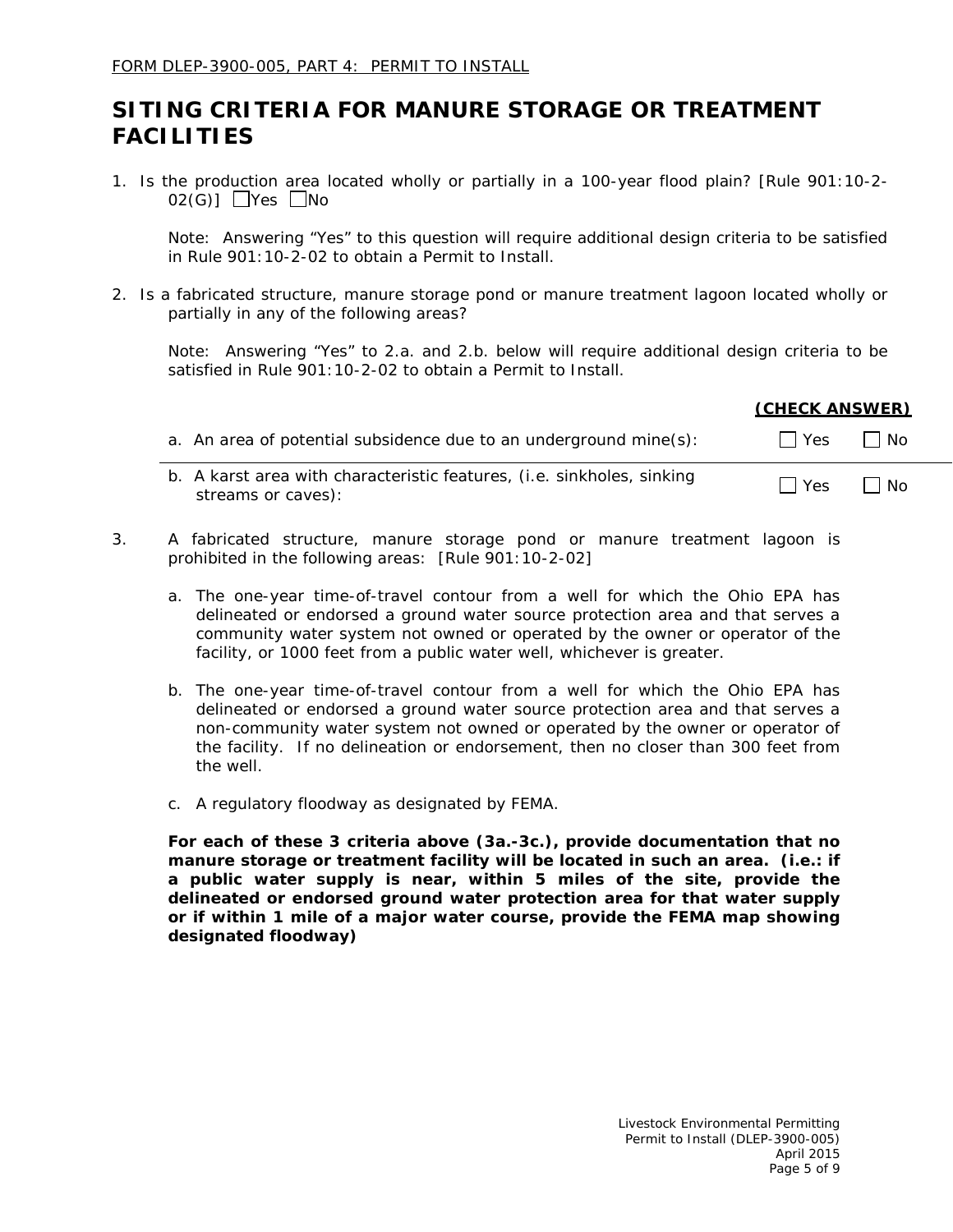4. Will a fabricated structure be located within any of the following? *Note: Answering "Yes" to any of the following may violate the siting criteria listed in Rule 901:10-2-02 or may require additional monitoring or design criteria.*

|    |                                                                                                                                                                                                                                                                               | (CHECK ONE)          |
|----|-------------------------------------------------------------------------------------------------------------------------------------------------------------------------------------------------------------------------------------------------------------------------------|----------------------|
|    | a. 300 ft. of a well serving a public water system that is owned<br>or operated by the Owner or Operator of the facility:                                                                                                                                                     | $\Box$ Yes $\Box$ No |
|    | b. 3 ft. (including liner) of bedrock without an aquifer:                                                                                                                                                                                                                     | $\Box$ Yes $\Box$ No |
|    | c. 100 ft. of a property line or public road:                                                                                                                                                                                                                                 | $\Box$ Yes $\Box$ No |
|    | d. 50 ft. of a water well or Class V well:                                                                                                                                                                                                                                    | $\Box$ Yes $\Box$ No |
|    | f. 120 ft. from a stream - if a CAFF:                                                                                                                                                                                                                                         | □Yes □No □N/A        |
|    | g. 300 ft. from a stream $-$ if a MCAFF:                                                                                                                                                                                                                                      | □Yes □No □N/A        |
|    | h. Between the one-year and five-year time-of-travel contours<br>for a well for which the Ohio EPA has delineated or endorsed<br>a ground water source protection area and is identified as<br>highly susceptible (answering Yes will require additional<br>design criteria): | $\Box$ Yes $\Box$ No |
| i. | 300 feet from Cold Water Habitat or Seasonal Salmonid<br>Stream:                                                                                                                                                                                                              | $\Box$ Yes $\Box$ No |
| j. | A 100-year flood plain:                                                                                                                                                                                                                                                       | $\Box$ Yes $\Box$ No |
|    | k. 1500 ft. of a surface water intake:                                                                                                                                                                                                                                        | $\Box$ Yes $\Box$ No |
| 5. | A fabricated structure shall have fifteen vertical feet of low permeability material<br>between the waste placement location and the uppermost aquifer, unless additional<br>design criteria are added, installed, and implemented as approved by the Director.               |                      |

- a. Depth to uppermost aquifer from the waste placement surface:
- b. Feet of low permeability material between the waste placement location and uppermost aquifer:\_\_\_\_\_\_\_\_\_\_\_\_\_\_\_\_\_\_\_\_\_\_\_\_\_\_\_\_\_\_\_\_\_\_\_\_\_\_\_\_\_\_\_\_\_\_\_\_\_\_\_
- c. Source of information for determining the depth to aquifer including documents referred to, computations, and a description of field work:
- d. Are provisions for ground water monitoring or additional design criteria included as part of the Permit to Install?  $\Box$  Yes  $\Box$  No

\_\_\_\_\_\_\_\_\_\_\_\_\_\_\_\_\_\_\_\_\_\_\_\_\_\_\_\_\_\_\_\_\_\_\_\_\_\_\_\_\_\_\_\_\_\_\_\_\_\_\_\_\_\_\_\_\_\_\_\_\_\_\_\_\_\_

6. Is manure storage pond or manure treatment lagoon located within:

*Note: Answering "Yes" to Items a - l may violate the siting criteria listed in Rule 901:10-2-02 or may require additional monitoring or design criteria.*

|                                                                                                                           | (CHECK ONE)          |
|---------------------------------------------------------------------------------------------------------------------------|----------------------|
| a. 300 ft. of a well serving a public water system that is owned or<br>operated by the owner or operator of the facility: | $\Box$ Yes $\Box$ No |
| b. 3 ft. (including liner) of bedrock without an aquifer:                                                                 | $\Box$ Yes $\Box$ No |
| c. 100 ft. of a property line or public road:                                                                             | $\Box$ Yes $\Box$ No |
| d. 300 ft. of a water well, Class V well, or a sinkhole:                                                                  | $\Box$ Yes $\Box$ No |
| e. 1,500 ft. of a surface water intake:                                                                                   | $\Box$ Yes $\Box$ No |
| f. $300$ ft. from a stream $-$ if a CAFF:                                                                                 | _Yes __No __N/A      |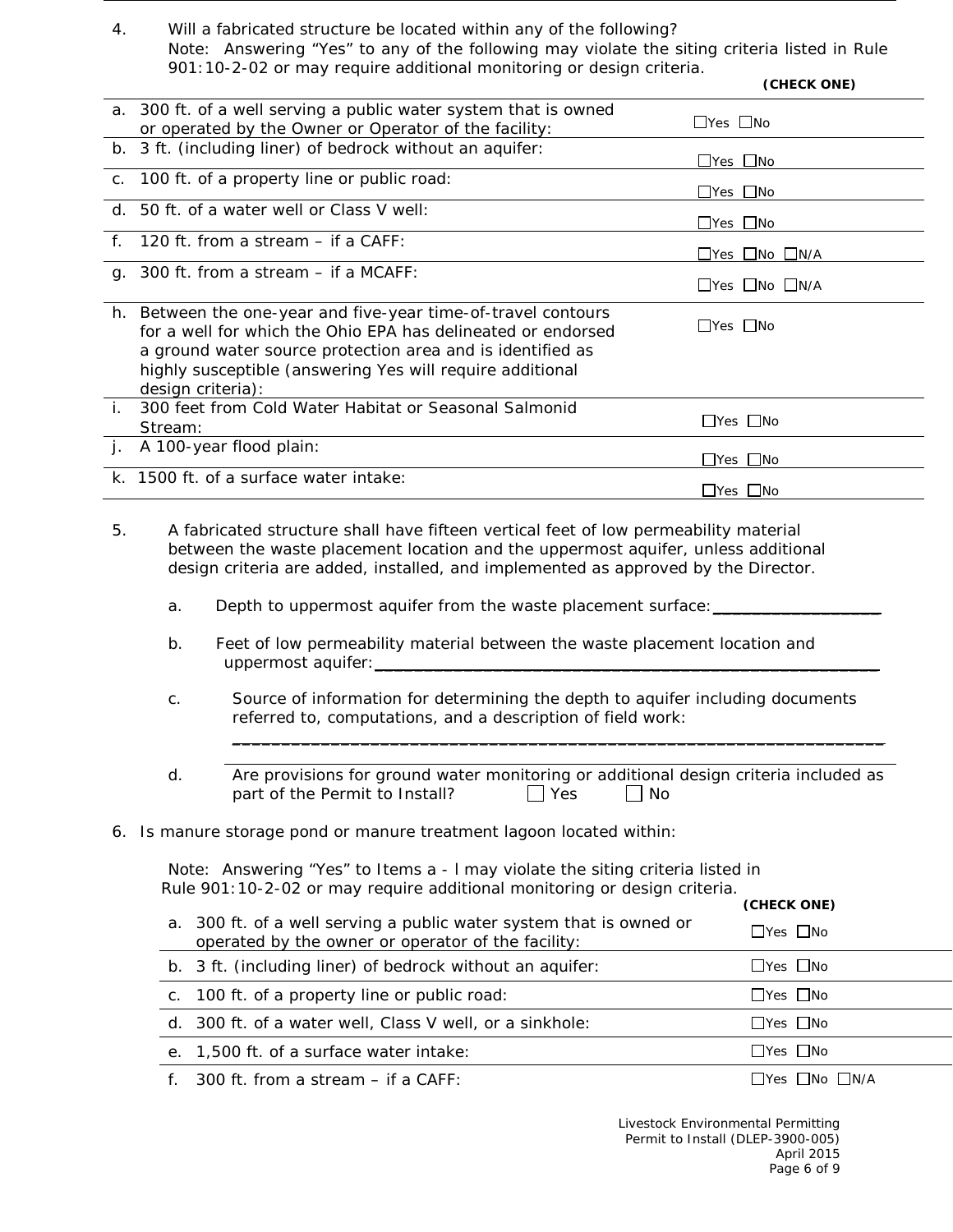|    | g. 600 ft. from a stream - if a MCAFF:                                                                                                                                                                                                                                                                                                                                                                                                                                  | □Yes □No □N/A                |
|----|-------------------------------------------------------------------------------------------------------------------------------------------------------------------------------------------------------------------------------------------------------------------------------------------------------------------------------------------------------------------------------------------------------------------------------------------------------------------------|------------------------------|
|    | h. Between the one-year and five-year time-of-travel contours for a<br>well for which the Ohio EPA has delineated or endorsed a ground<br>water source protection area and is identified as highly susceptible<br>(answering Yes will require additional design criteria):                                                                                                                                                                                              | $\Box$ Yes $\Box$ No         |
| i. | 600 feet from Cold Water Habitat or Seasonal Salmonid Stream:                                                                                                                                                                                                                                                                                                                                                                                                           | $\Box$ Yes $\Box$ No         |
| j. | Within the boundaries of a sole source aquifer as designated by US<br>EPA:                                                                                                                                                                                                                                                                                                                                                                                              | $\Box$ Yes $\Box$ No         |
|    | k. A 100-year flood plain:                                                                                                                                                                                                                                                                                                                                                                                                                                              | $\Box$ Yes $\Box$ No         |
|    | I. 1,500 feet of a surface water intake:                                                                                                                                                                                                                                                                                                                                                                                                                                | $\Box$ Yes $\Box$ No         |
|    | A manure storage pond or manure treatment lagoon shall have fifteen vertical feet of<br>low permeable material between the waste placement location and the uppermost<br>aquifer, unless additional design criteria or ground water monitoring are added,<br>installed and implemented as approved by the Director, but in no case shall there be<br>less than five feet of low permeability material between the waste placement surface<br>and the uppermost aquifer. |                              |
| a. | Depth to uppermost aquifer from the waste placement location (in feet): ______                                                                                                                                                                                                                                                                                                                                                                                          |                              |
| b. | Feet of low permeability material between the waste placement location and                                                                                                                                                                                                                                                                                                                                                                                              |                              |
|    |                                                                                                                                                                                                                                                                                                                                                                                                                                                                         |                              |
| C. | Source of information for determining the depth to aquifer including documents<br>referred to, computations, and a description of field work:                                                                                                                                                                                                                                                                                                                           |                              |
| d. | Are provisions for ground water monitoring or additional design criteria included as<br>part of the Permit to Install?                                                                                                                                                                                                                                                                                                                                                  | Yes<br>No                    |
| е. | Is there a minimum of 5 feet of low permeability material between the waste<br>placement surface and the uppermost aquifer?                                                                                                                                                                                                                                                                                                                                             | $\Box$ No<br>Yes             |
|    | Will a fabricated structure, manure storage pond or manure treatment lagoon that will<br>contain solid manure be located closer than:<br>Note: Answering "Yes" to any of the following may violate the siting criteria listed in Rule<br>901:10-2-02 or may require additional monitoring or design criteria.                                                                                                                                                           |                              |
|    |                                                                                                                                                                                                                                                                                                                                                                                                                                                                         | (CHECK ONE)                  |
|    | a. 500 ft. of a neighboring residence - if a CAFF:                                                                                                                                                                                                                                                                                                                                                                                                                      | □Yes □No □N/A                |
|    | b. 1000 ft. of a neighboring residence $-$ if a MCAFF:<br>Will a fabricated structure, manure storage pond or manure treatment lagoon that will<br>contain liquid manure be located closer than (Rule 901:10-2-02):                                                                                                                                                                                                                                                     | □Yes □No □N/A<br>(CHECK ONE) |
|    | a. 1,000 ft. of a neighboring residence - if a CAFF:                                                                                                                                                                                                                                                                                                                                                                                                                    | □Yes □No □N/A                |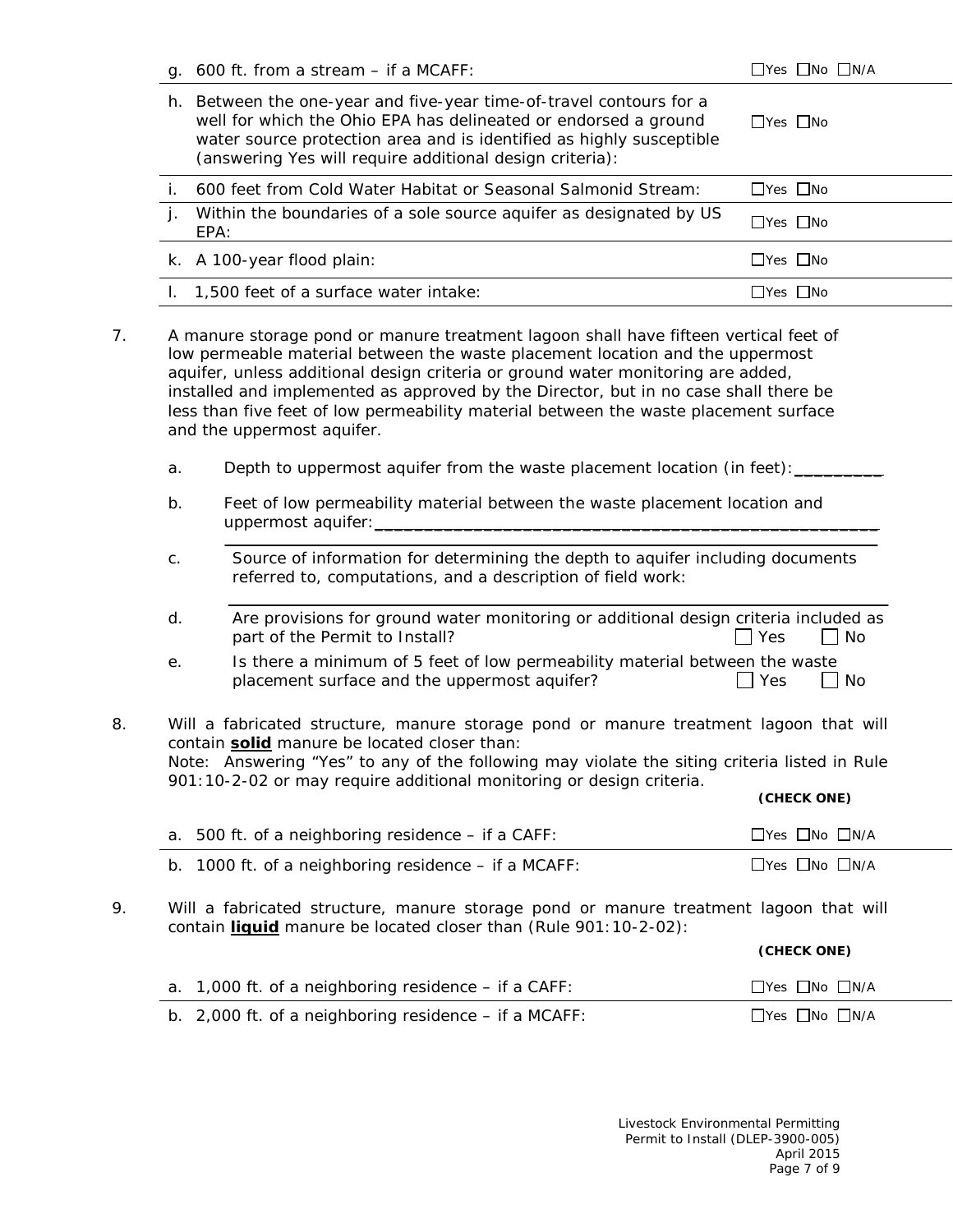### **SITE MAP REQUIREMENTS**

- 1. For a concentrated animal feeding facility (CAFF), provide a site map of the location of all manure storage and treatment facilities that demonstrates a 1,000 foot radius surrounding the boundaries of the structure(s).
- 2. For a major concentrated animal feeding facility (MCAFF), provide a site map of the location of all manure storage and treatment facilities that demonstrates a 2,000 foot radius of surrounding the borders of the structure(s).
- 3. For both 1 and 2 above, include boundaries of the CAFF or MCAFF, any landmarks such as residences, barns or machine storage that serve as points of reference for boundaries and for locations of manure storage and treatment facilities.
- 4. For 1 and 2 above, provide overall dimensions of the manure storage or treatment facilities.
- 5. For 1 and 2 above, show approximate location of known subsurface drainage tiles within 100 feet of the proposed manure storage or treatment facilities.
- 6. For 1 and 2 above, show the location of well(s) to be used for groundwater sampling.
- 7. Show any other features identified as siting criteria requirements above on the site map.
- 8. Show all recorded well logs on file with the Ohio Department of Natural Resources, Division of Soil and Water Resources, that are within a 1,000 foot radius of any manure storage or treatment facility.

FORM DLEP-3900-005, PART 6: PERMIT TO INSTALL

### **GEOLOGICAL EXPLORATION REPORT**

Please enclose a Subsurface Geological Exploration Report of the soils, subsurface geology and topography of the land area used for the manure storage or treatment facility and describe how the site meets Rule 901:10-2-03. See Rule 901:10-2-03 for additional detail required.

Provide the following information, identifying the Professional Engineer or Engineering Geologist who prepared the Geological Exploration Report (required by Rule 901:10-2-03).

| Name:    |        |           |  |
|----------|--------|-----------|--|
| Company: |        |           |  |
| Address: |        |           |  |
| City:    | State: | Zip Code: |  |
|          |        |           |  |
| Phone:   | Fax:   | Cell:     |  |
| Email:   |        |           |  |

As part of the Geological Report, include copies of all recorded well logs on file with the Ohio Department of Natural Resources, Division of Soil and Water Resources that are within a 1,000 foot radius of any proposed manure storage or treatment facility.